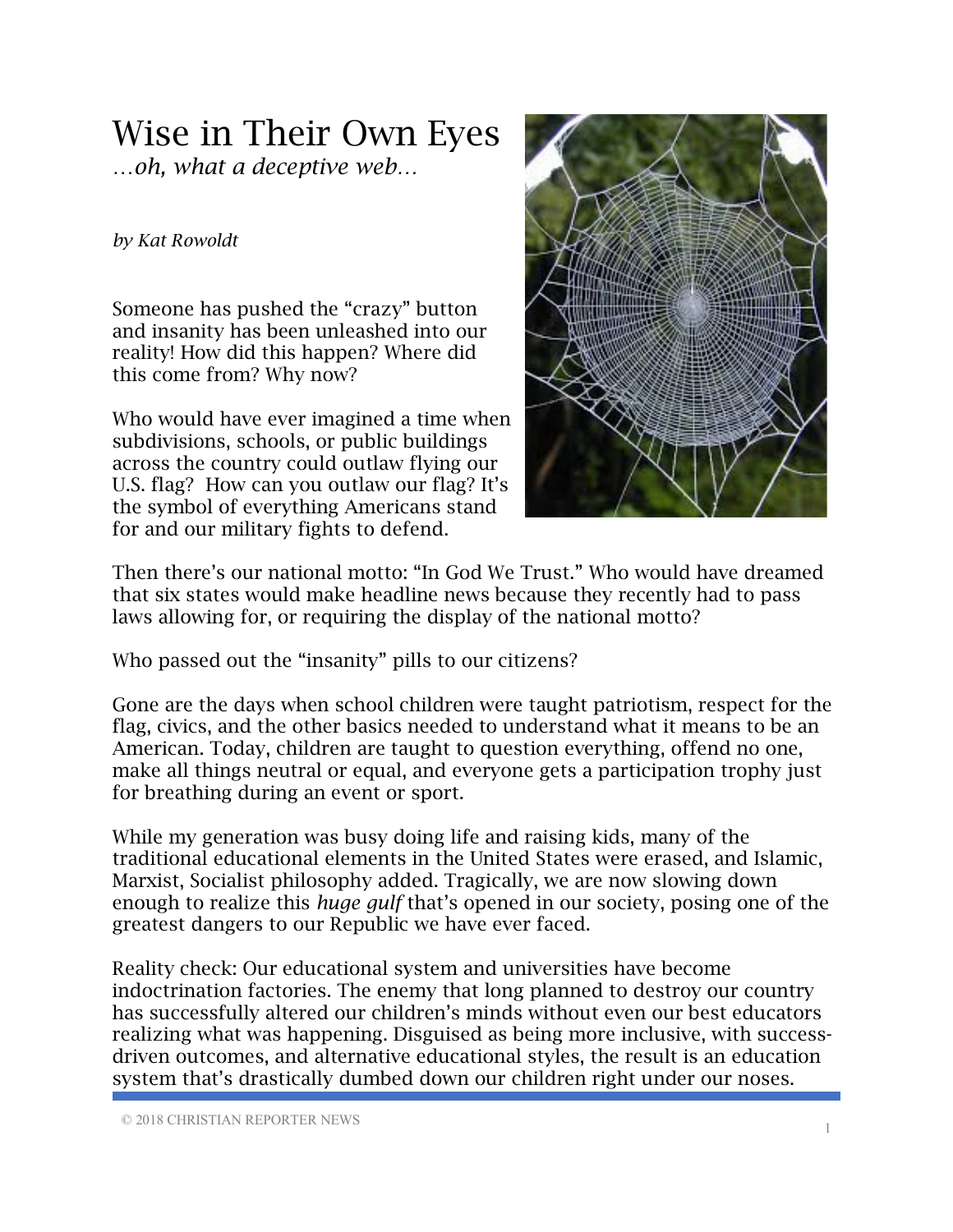Standardized testing, which was purposed to evaluate teaching success across the state, has now become the means to reduce our standards to the lowest denomination. It is shocking to learn that "standards" aren't set to challenge children to be the best, but are lowered to create a statewide acceptable score for passing to the next grade. After all testing results are tallied, the acceptable passing score in an individual subject is set at the point where 51% of the students met or exceeded that score. Sadly, at times that has been as low as scoring forty correct answers out of one hundred.

It is alarming that our history, social studies, and government public school textbooks have been drastically rewritten. When the Texas State Board of Education reviewed and updated those textbooks in 2013, a group of fifty volunteers reviewed the "approved" textbooks and discovered over 1500 egregious errors. The group went back to the State Board of Education and showed them the errors they found in the approved textbooks. This included such errors through direct copy in text, omission of facts, or persuasive leading thought, such as:

- The Holocaust never occurred
- The  $9/11$  jihadists were not Muslims

. . . . just to point out two very huge recent historical moments.

These omissions are tremendous factors for understanding what really occurred during either of these events. This group of volunteers, known as the Truth in (Texas, at the time) Textbooks group, were able to get the textbook publishers to correct over 60% of the errors. That needs to be 100%, but it was a great start to their work, which has now gone nationwide.

Here's the flipside to this reality. While we may understand and realize the education and knowledge our offspring and students have acquired is sorely lacking, *they do not*. They think they know it all. What they received from their teachers and textbooks (and yes, families too) during the most formative years of their lives shaped the person they became. Their education and experiences are the base of their reality, knowledge, and decision-making, which only resulted in the ability to successfully exist in a Socialist society, it seems.

Listening to the self-proclaimed spokesmen from the school shooting in Florida, to the Socialist running for Congress named Alexandria Ocasio-Cortez, to the Democrats who argue with Conservatives on Facebook based on idealistic concepts versus facts, to the countless followers of Bernie Sanders, it is more than evident that we have had an epic fail in education. Their lack of facts, their lack of knowledge in history, their lack of understanding of reality, is front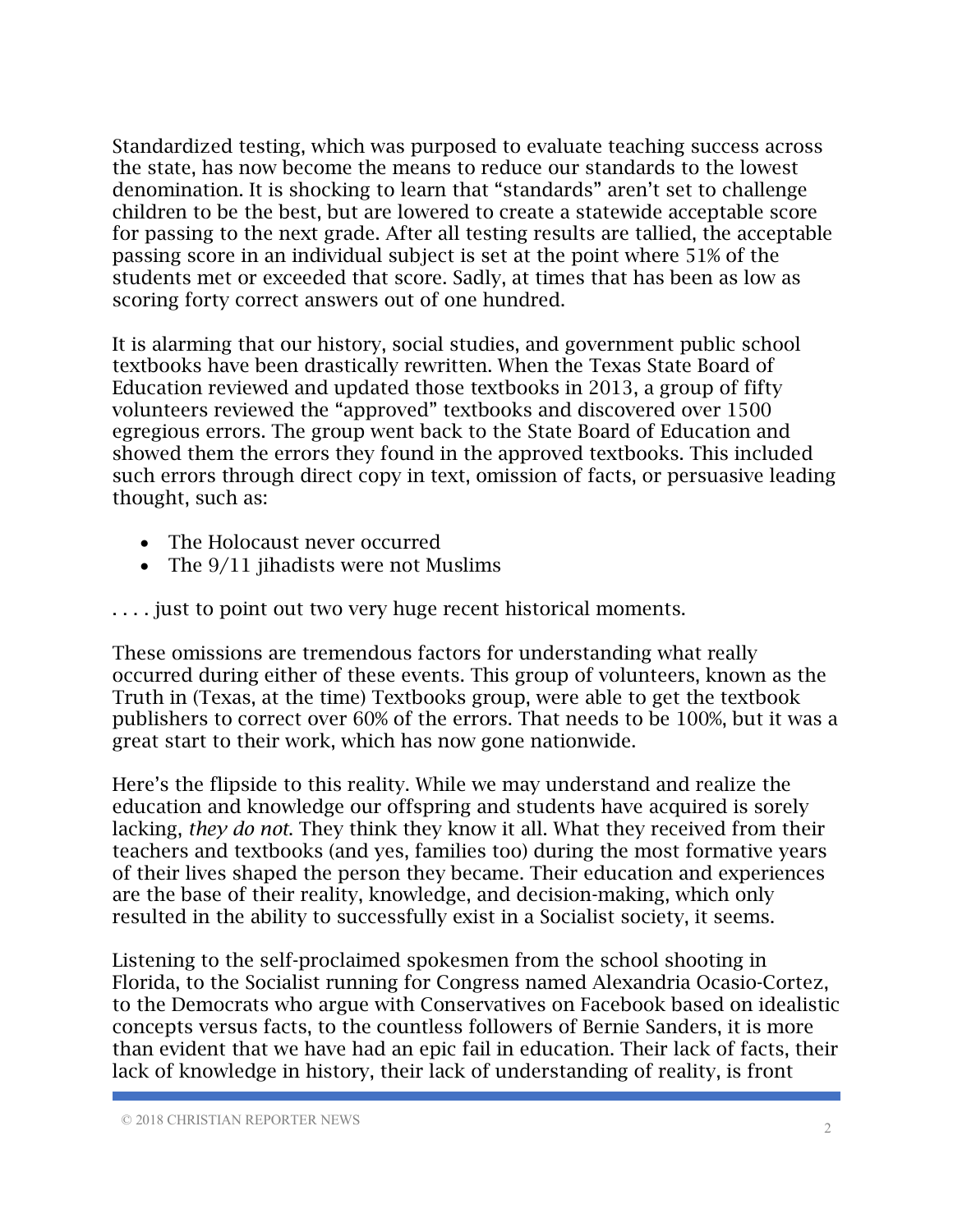page news. The headlines aren't exposing their abysmal lack of truth and reality, they are supporting the *way society is thinking* nowadays. The media itself is a product of this educational system.

The advocates for Socialism have never studied the results of Socialism on any society on the face of this Earth. Students pushing for gun control after their school has a tragic active shooter experience don't look at the documented facts that students aren't killed in schools where people are well armed. People who cry out for open borders because "we were all immigrants" at some point, have never looked across the pond to see the horrific impact it has had on those countries where it is in full working mode today.

I titled this Op Ed as "Wise in Their Own Eyes." Their reality is exactly that. They think they know what is best because of what they have been taught. If we honestly remember back to that age in our younger days, we felt the same way, too. The difference is, we had some facts and truth in our wheelhouse to back it up, plus a butt that had been a busted a time or two, and they do not. They need to learn what they were never taught because of this current education system – almost impossible to do. The grove in their mental programming has been scored in; it will be up to them to create new programming in their thought-processing function.

Proverbs 3:7 *Do not be wise in your own eyes; Fear the Lord and depart from evil.*

Isaiah 5:21 *Woe to those who are wise in their own eyes, And prudent in their own sight!*

2 Timothy 2:15 *Study to show thyself approved unto God, a workman that needeth not to be ashamed, rightly dividing the word of truth.*

I don't think God supports Socialism. His Word says that if you don't work, you don't eat. Yes, it also tells us to help those who cannot help themselves, but not those who can.

God gives us the responsibility to protect, provide for, and love our families. He is a family Man. Without question I know my God would do whatever He has to, to protect us. He gave us Jesus to die on our behalf, so we wouldn't have to experience hell which we all so rightly deserve.

God likes walls too. Not everyone is going to get into Heaven just because they want to or presume they qualify because of all their good deeds. He has a wall around it with a big pearly gate. Only those who meet His conditions will have access to Heaven. He set examples for us to follow.